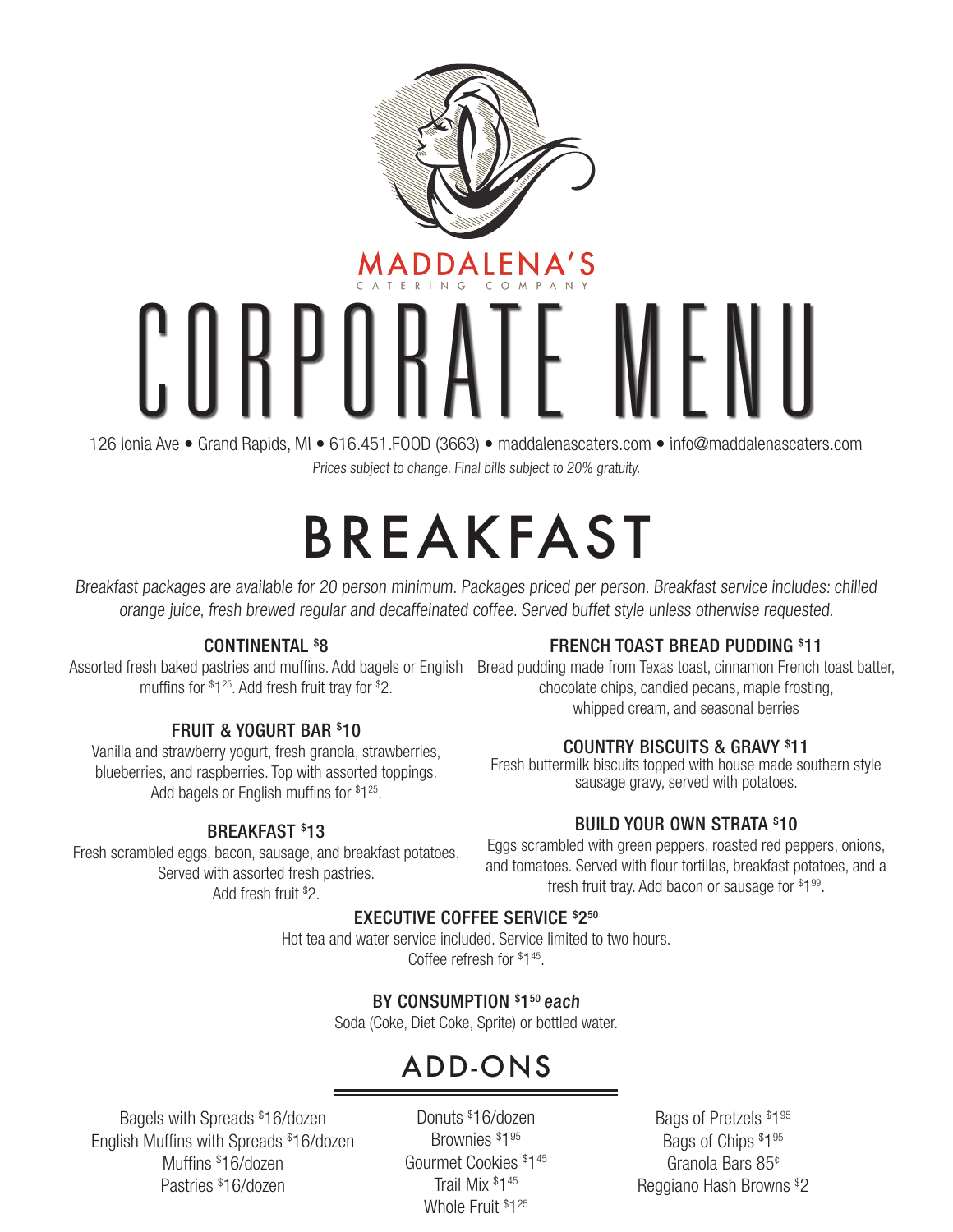# DELI SANDWICH BUFFET

Choose a freshly prepared half or whole sandwich from the list below. Includes your choice of one salad, homemade potato chips, condiments, fresh brewed coffee and iced tea. Maximum of three choices. Linen and china service included.

#### HALF SANDWICH \$ 9 WHOLE SANDWICH \$ 13

Turkey Bacon Ranch Wrap • Grilled Veggie Wrap • Chicken Caesar Wrap • Chicken Salad California Turkey • Roast Beef & Cheddar • Italian Club • Ham & Swiss

#### SALADS

Caesar Salad • Maddalena's Garden Salad • Pasta Salad • Potato Salad • Fresh Fruit Salad

Add Extra Salad \$ 2

# BOXED LUNCHES \$12

Choose a freshly prepared whole sandwich. Includes potato chips, gourmet cookie, bottled water and napkins. Maximum of four choices.

Turkey Bacon Ranch Wrap • Grilled Veggie Wrap • Chicken Caesar Wrap • Chicken Salad California Turkey • Roast Beef & Cheddar • Italian Club • Ham & Swiss

# SOUP & SALADS

Our plated salads are served with fresh bread sticks, coffee, and iced tea. Linens and china service included.

#### SOUP \$ 499

A bowl of soup served with oyster crackers. Minimum of ten guests. Chilli • White Chicken Chili • Tomato Goat Cheese Broccoli Cheddar • Chicken Noodle • Loaded Potato

#### MADDALENA'S SALAD \$1099

Fresh spring greens tossed with dried cherries, strawberries, and candied pecans. Finished with bleu cheese crumbles and raspberry vinaigrette.

#### COBB SALAD \$999

A bed of crisp romaine lettuce topped with avocado, egg, fresh tomatoes, red onions, bacon, and bleu cheese. Garnished with a side of green goddess dressing.

#### CHICKEN CAESAR SALAD \$999

Classic Caesar made with fresh romaine, grilled chicken, Romano cheese, and croutons. Tossed with our housemade Caesar dressing.

#### GARDEN SALAD \$ 699

A toss of greens, cucumbers, red onion, tomatoes, and carrots with your choice of dressing.

### ADD TO YOUR SALAD

Grilled Chicken Breast \$ 249 • Shrimp or Salmon \$ 499 Steak  $$5^{99}$   $\bullet$  Cup of Soup  $$1^{99}$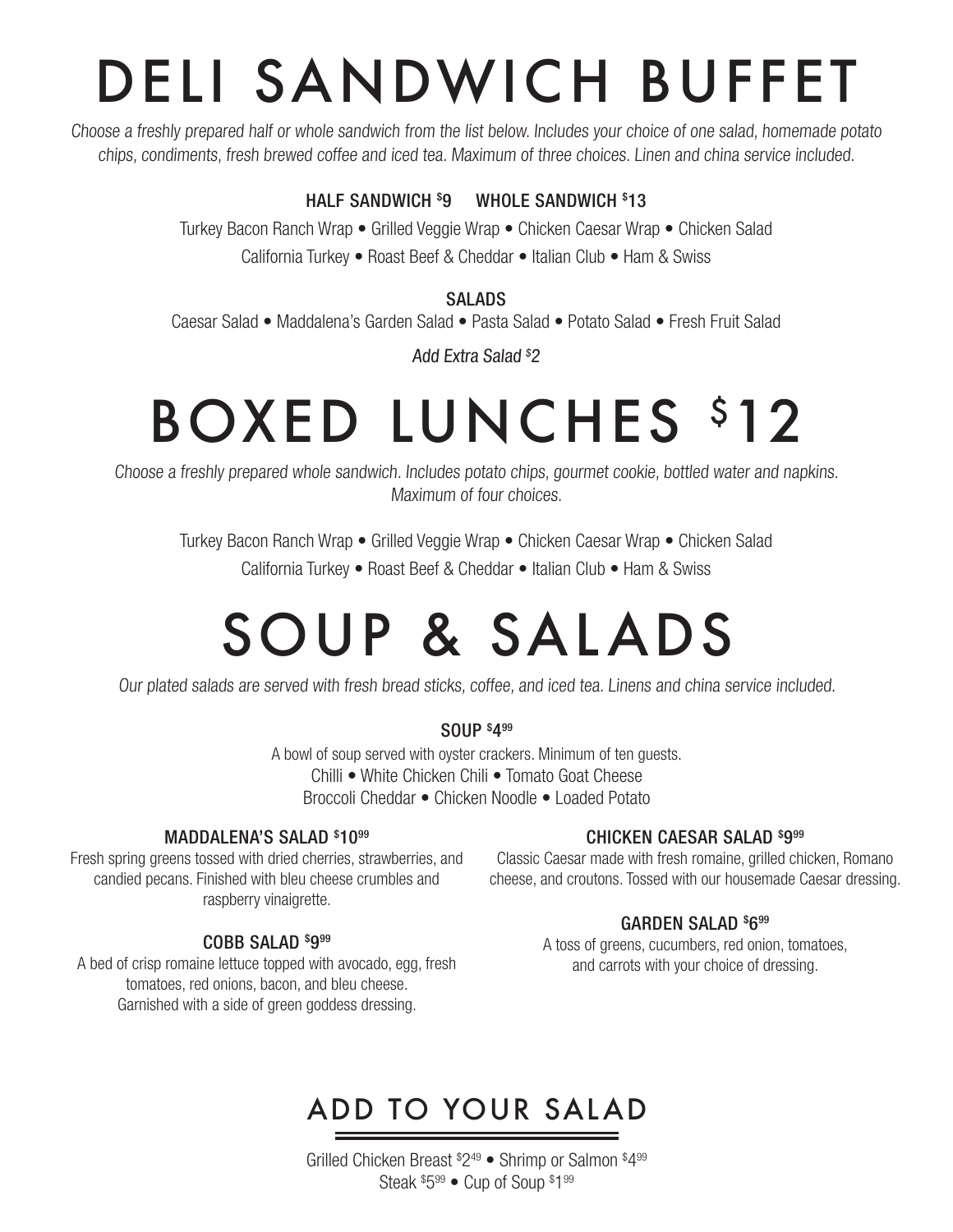# PEPPINO'S PIZZA BUFFET \$12

An unlimited mix of our delicious 14" traditional and specialty pies. Each buffet comes with bottomless garden salad, bread sticks, fresh brewed coffee, and iced tea. Minimum 20 guests.

Upgrade to Bottomless Caesaer Salad \$ 125

# DISPLAY PLATTERS

All prices per person.

CHARCUTERIE \$ 495 SALMON LOX \$349 Requires minimum order of 35. FRESH FRUIT \$ 349 DOMESTIC & IMPORTED CHEESE \$ 349 SEASONAL GARDEN VEGETABLE \$ 299 BRUSCHETTA \$ 249 WHOLE SMOKED SALMON MP SHRIMP COCKTAIL MP

# DIPS

Our homemade dips are served with your choice of fresh tortilla chips, crackers, or flatbread. Priced per person.

ARTICHOKE & BABY SPINACH \$ 249 BEER CHEESE \$ 2 GUACAMOLE<sup>\$3</sup>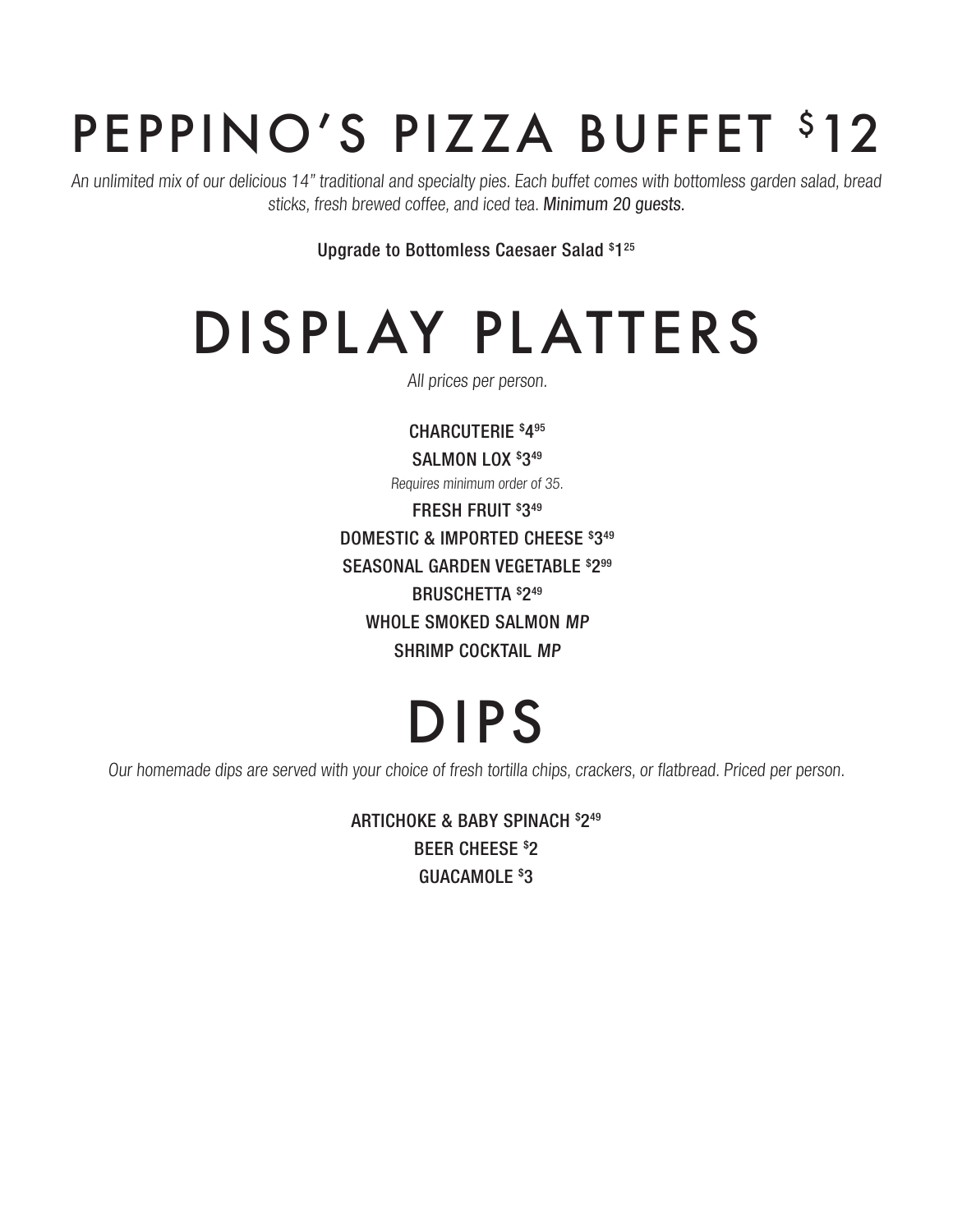### HORS D'OEUVRES

### HOT

#### MINI BEEF WELLINGTON

STUFFED MUSHROOM

with bacon, peppadew, green onions, Boursin cream cheese

> SMOKED PORK BELLY and mango chutney

ARANCINI POPPERS

JALAPENO CORN POPPERS

BACON WRAPPED STUFFED JALAPENO

### COLD

CUCUMBER AHI TUNA WONTON

OLIVE TAPENADE CROSTINI

WONTON CEVICHE

STUFFED CUCUMBERS with with bleu cheese bacon filling (other filling options available)

SMOKED SALMON AVOCADO MOUSSE

on pumperknickel

PROSCUITTO WRAPPED GRILLED ASPARAGUS with creamy horseradish sauce

SAFFRON RICE

VEGETABLE COUS COUS

**ASPARAGUS** 

GREEN BEANS

#### SEASONAL MEDLEY

AU GRATIN POTATOES

YUKON GOLD MASHED POTATOES

CHEESY POLENTA CAKES

ROASTED BROCCOLINI

### SIDES SALADS

GARDEN SALAD

spring greens, cucumbers, red onions, tomatoes, carrots, croutons, cheddar cheese, choice of dressing

HARVEST SALAD

changes seasonally

CAESAR SALAD romaine lettuce, grated romano cheese, croutons, housemade caesar dressing

#### MADDALENA'S SALAD

spring greens, dried cherries, strawberries, candied pecans, bleu cheese crumbles, raspberry vinaigrette

#### COBB SALAD

crisp romaine, avocado, egg, fresh tomatoes, red onions, bacon, bleu cheese, green goddess dressing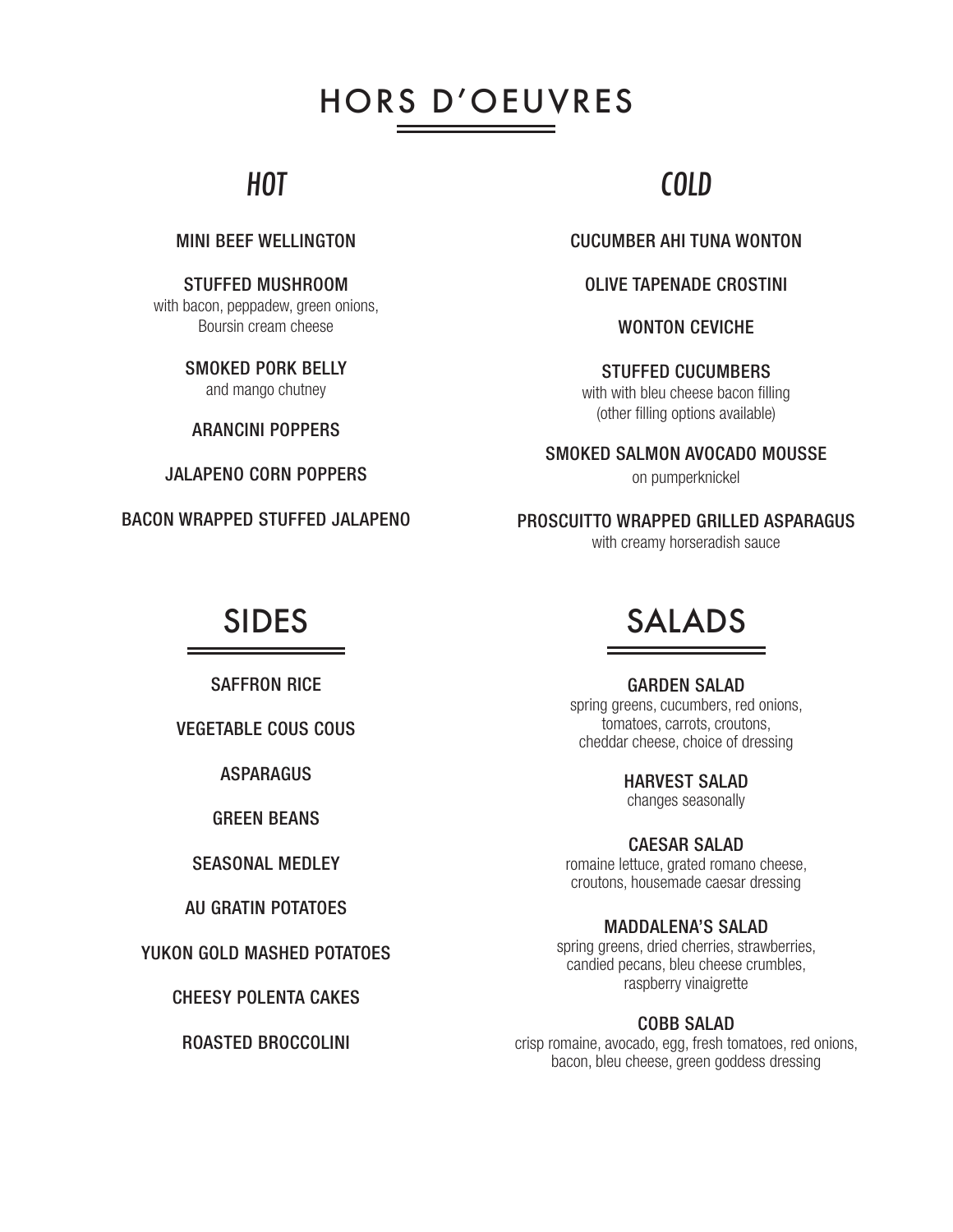ENTREES Priced for buffets only.

 $\blacktriangle$ 

**CHICKEN** 

#### CHICKEN ROULADE

Chicken breast rolled with fresh baby spinach, sweet roasted tomatoes, applewood smoked bacon, smoked gouda and provolone cheese. Served with vodka tomato cream.

#### CHICKEN & WAFFLES

Westside Social's ten-spice seasoned buttermilk fried chicken, brown sugar waffles, Michigan maple ancho syrup, tangy Alabama white sauce.

#### AIRLINE CHICKEN

Otto's Farm roasted airline chicken, lemon sage cream sauce, roasted tomatoes, wild mushrooms, white wine, garlic.

#### CHICKEN & DUMPLINGS

House made herb dumplings, southern velouté sauce, roasted chicken thighs.

#### CHICKEN SALTIMBOCCA

Lightly floured and seared chicken breasts, fresh sage, fresh mozzarella, prosciutto, roasted tomatoes, lemon white wine pan sauce.

#### MOROCCAN CHICKEN TAGINE

Tagine style curry braised chicken, carmelized onions, cinnamon, lemon preserves, olives.

#### HERB CRUSTED LEMON CHICKEN

Fresh herbs, bone in chicken (thighs, breasts and drums), onions, garlic, lemon white wine sauce.

### PORK

#### BABY BACK RIBS

Devries Farms baby back ribs, slow cooked and braised with peach BBQ sauce.

#### PORK SHORT RIBS

\*market price Braised Snake River Farms bone-in kurobuta short ribs, pork apple cider jus, micro greens.

#### HOUSE SMOKED PORCHETTA

Pork tenderloin and pork belly rolled and layered with roasted fennel, wild mushrooms, fresh spinach, red onion and mozzarella cheese, served with micro greens.

#### BEEF WELLINGTON \*market price

BEEF

Roasted beef tenderloin, wild mushrooms, prosciutto, dijon mustard, wrapped in puff pastry dough.

#### MARINATED FLANK STEAK

USDA Choice flank steak, grilled to perfection, sliced and topped with a fresh herb chimichurri and served with micro greens.

#### **FILET**

\*market price USDA Choice filet mignon crusted and grilled to perfection, topped with truffle butter and served with micro greens.

#### CHUCK TENDERLOIN

USDA Choice grilled and sliced marinated beef chuck tenderloin, served with a blackberry bordelaise sauce and micro greens.

#### SIRLOIN BAVETTE

USDA Choice sirloin bavette, truffle demi-glace, micro greens.



#### CORNBREAD CRAB CAKES \*market price

Lump crab meat, crumbled cornbread, chives, roasted red peppers, green onions, dijon mustard, served with chipotle mustard cream and micro greens

#### WILD SALMON

Cedar plank roasted salmon, charred lemons, fresh dill, citrus beurre blanc, micro greens.

#### FRESH COD

Fresh almond pesto crusted cod, served with romesco sauce, micro greens.

#### HALIBUT

\*market price

Seared Alaskan halibut, citrus vinaigrette, micro greens.